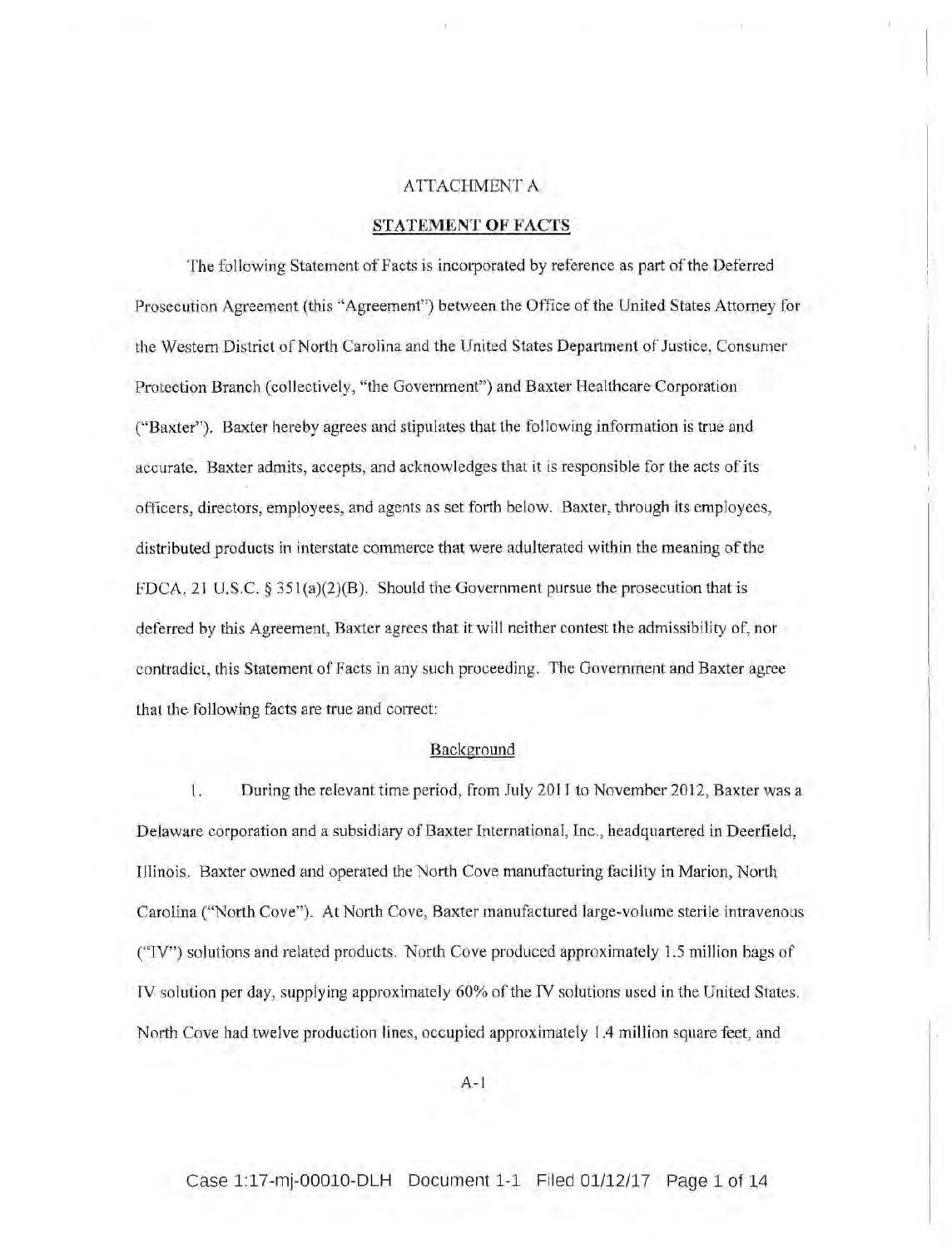was the largest IV solutions plant in the world.

2. Baxter employed over 2,000 people at North Cove, Baxter's employees at North Cove included quality employees, who were responsible for ensuring the quality of Baxter's products made at North Cove; human resources employees, who were responsible for employment matters at North Cove; and maintenance employees, who were responsible for maintaining the equipment and facilities Baxter used to make IV solutions at North Cove, inoluding utilities and Heating, Ventilation, and Air Conditioning ("HVAC") systems, among numerous other types of employees at North Cove.

3. IV solutions were drugs that the United States Food and Drug Administration ("FDA") regulated under the Federal Food, Drug, and Cosmetic Act, 21 U.S.C.  $\S$  301-399f ("FDCA"). The FDCA prohibited the introduction or delivery for introduction in interstate commerce of an adulterated drug. 21 U.S.C. § 331(a).

4. The FDA implemented Good Manufacturing Practices regulations which governed the manufacture of drugs including IV solutions. A drug was adulterated within the meaning of the FDCA, 21 U.S.C.  $\S 351(a)(2)(B)$ , if it was not manufactured according to FDA's current Good Manufacturing Practices regulations, 21 C.F.R. Parts 210 and 211.

# Lines l0 and 11 at North Cove

5. From July 2011 to November 2012, Production Lines l0 and 11 at North Cove each had separate clean rooms used to fill bags with sterile lV solutions. Hospitals used these IV bags to treat their patients by putting the sterile IV solution directly into the bloodstreams of patients.

6. Approximately ZlYo of the IV bags made at North Cove, which is approximately

A-2

Case 1:17-mj-00010-DLH Document 1-1 Filed 01/12/17 Page 2 of 14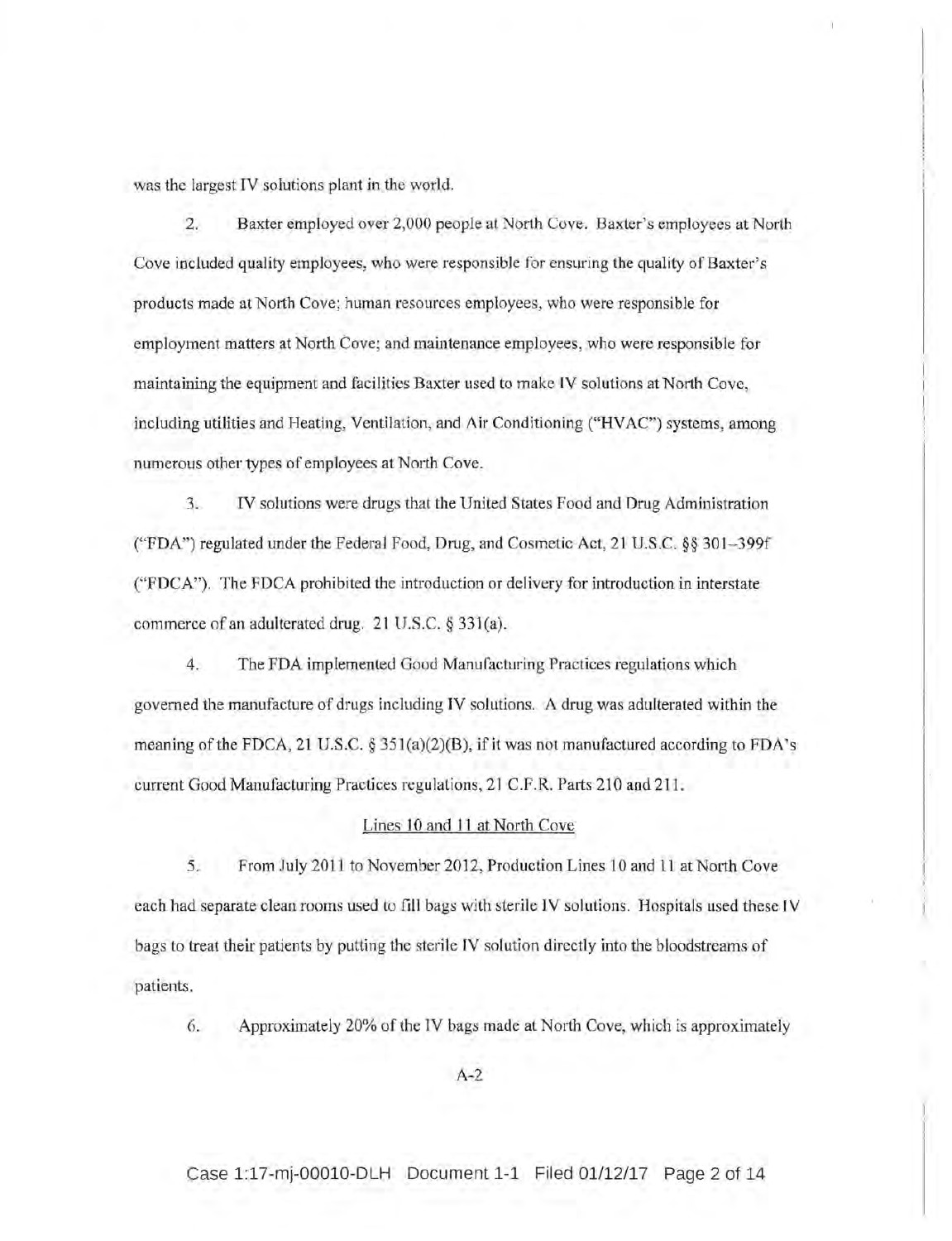300,000IV bags a day, were filled in the Line l1 clean room. Approximately 9% of all the IV bags used in the United States were filled in the Line 11 clean room.

7. Each of the clean rooms for Lines 10 and 11 had approximately 120 highefficiency particulate absorption ("HEPA") filters installed in the ceiling of the room. Air was pushed into the clean rooms through the HEPA filters so that the filters could catch particles in the air before entering the clean rooms. The filters in the clean room for Line 10 and above belts A, B, C and D in the clean room for Line 11 had ceiling grates mounted undemeath them. These filters were not visible without removing the ceiling grates or screens.

8. Once a year, Baxter shut down Lines 10 and 11 for regularly scheduled maintenance. Line 10's annual shutdown occurred in or about December, while Line 11's annual shutdown occurred in or about July. During these shutdowns, the HEPA filters installed in the ceilings of the clean rooms of Lines 10 and 11 were inspected and tested. According to North Cove policy and standard operating procedures, during these shutdowns, Baxter maintenance employees were required to replace HEPA fiIters that failed PAO (Poly Alpha Olefin) testing, which tested each filter's ability to filter the air. Baxter maintenance employees also sometimes replaced exoessively stained or discolored filters, including those filters with discoloration from contaminants such as mold. Baxter maintenance employees were required to record the reason for each filter replacement.

### Stained or Moldy HEPA Filters at North Cove

9. HEPA filters at North Cove occasionally became discolored or stainod, inciuding potentially with mold. When Baxter maintenance employees discovered such HEPA filters, they replaced them with a new filter. Baxter quality employees kept track of and documented the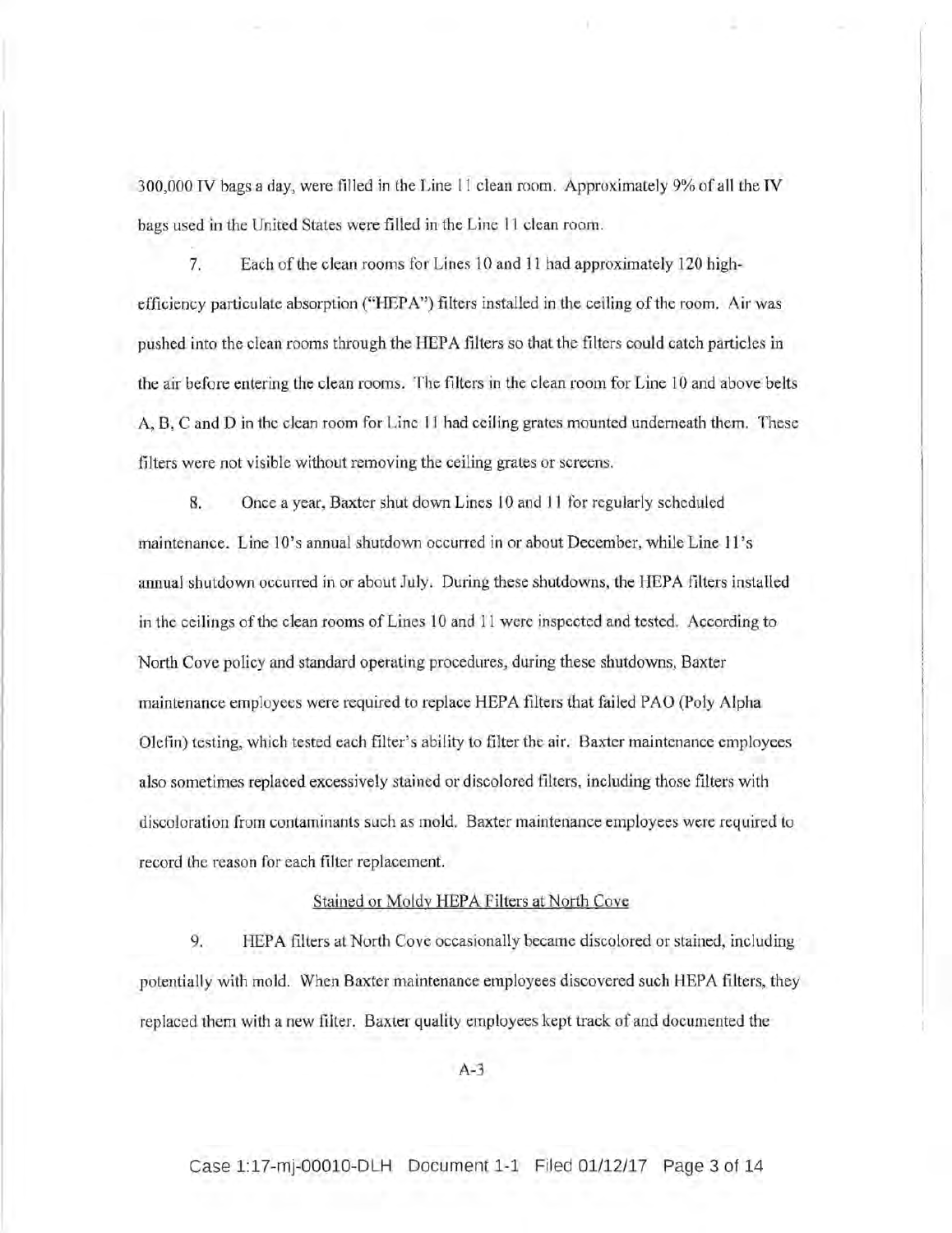number of HEPA filters that were replaced and the reasons therefor, including mold, stain, and discoloration.

10. In approximately 2006, Baxter HVAC employees were told to stop using the word "mold" on paperwork at North Cove to describe the condition of HEPA filters. Instead of using the word "mold," Baxter HVAC employees were told to use the words "stain" or "discoloration" to describe such FIEPA filters on paperwork at North Cove. At about the same time, Baxter's quality trend reports that summarized the number of HEPA filters that were replaced and the reasons therefor, changed the title of one of the trending categories from "mold/stain" to "stain."

# Julv 2011 Shutdown

11. In July 2011, during the regularly scheduled maintenance shutdown at North Cove, a Baxter HVAC Technician ("Reporting Employee") saw what he believed to be mold on approximately 15 HEPA filters in the Line 11 clean room. The suspected mold was on the side of the HEPA filters that faced the inside of the clean room. A co-worker of the Reporting Employee, another HVAC Technician at North Cove ("HVAC Technician #1") who was working with the Reporting Employee, also saw these suspected moldy HEPA filters. During this shutdown, the Reporting Employee showed a HEPA filter that had staining on it to the Superintendent of Utilities at North Cove.

12. The Superintendent of Utilities was a mid-level manager in the North Cove Maintenance Department and reported to the Director of Facilities. The Director of Facilities was the highest level maintenance employee at North Cove. The HVAC Supervisor reported to the Superintendent of Utilities. All of the HVAC Technicians at North Cove, including the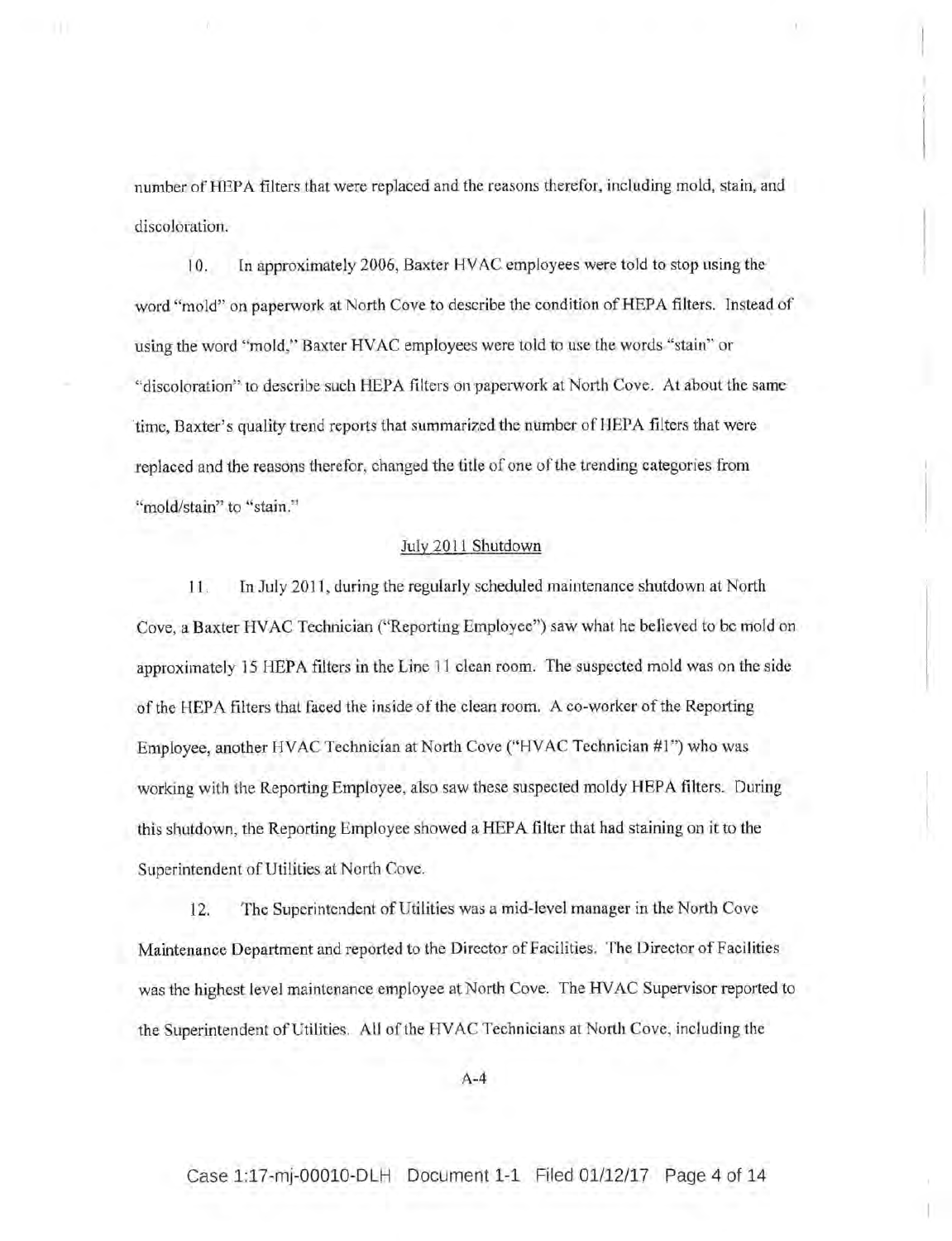Reporting Employee, reported to the HVAC Supervisor.

13. The Reporting Employee and HVAC Technician #1 began replacing the HEPA filters they believed to be moldy. When approximately five of those HEPA filters remained to be changed in the Line 11 clean room, the HVAC Supervisor told the Reporting Employee and HVAC Technician #1 to stop changing the filters. As a result, the five remaining HEPA filters believed to be moldy, some of which were directly over equipment used to fiII IV bags with solution, were Ieft in the ceiling of the Line 11 clean room.

Line 11 HEPA Filter Maintenance Records for the July 2011 Shutdown

14. HVAC Technician #1 wrote on the July 2011 Shutdown maintenance record for the HEPA filters in the Line 1l olean room that certain filters were "changed prior to testing due to discoloration." Below this comment, the Reporting Employee wrote "Filters also had mold." The HVAC Supervisor saw these statements on the maintenance records and signed his name next to them to indicate his review of the statements. The Director of Facilities and the Superintendent of Utilities knew about these statements on the maintenance records, and understood them to mean that the filters at issue had been replaced. The Critical Systems Engineer in North Cove's Maintenance Department (the "Maintenance Critical Systems Engineer"), who did not supervise the Reporting Employee and was not involved with HEPA filters during the Shutdown, also saw these statements.

l,

15. Three North Cove quality employees, including the Critical Systems Engineer in North Cove's Quality Department (the "Quality Critical Systems Engineer"), reviewed shutdown maintenance records for HEPA filters. The Quality Critical Systems Engineer reviewed and approved the July 2011 Shutdown maintenance record for the I{EPA filters in the Line 11 clean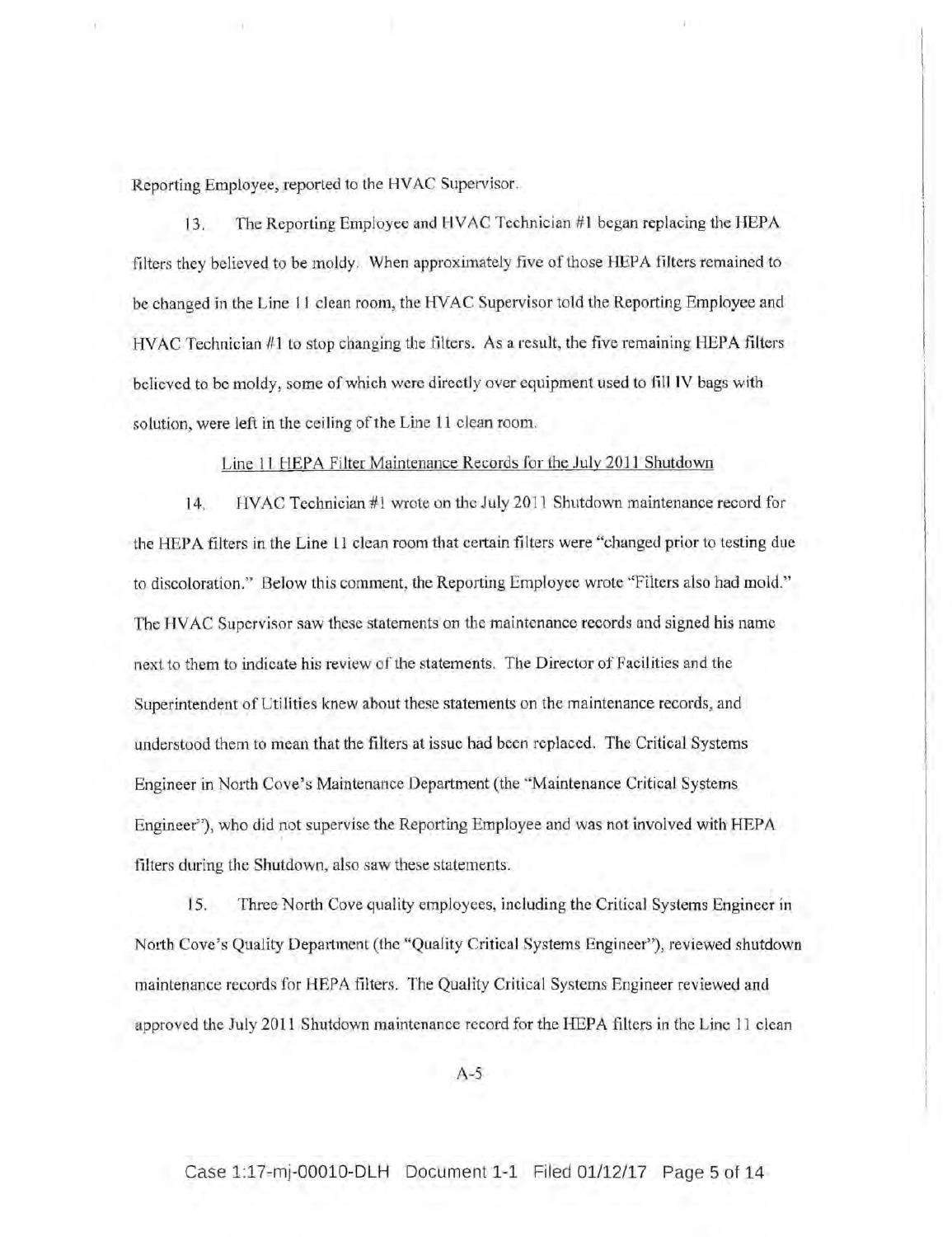room on which the Reporting Employee wrote "Filters also had mold." The Quality Critical Systems Engineer understood the comments on this reoord to mean that the filters at issue had been replaced. The Quality Critical Systems Engineer complained to the Director of Facilities and Superintendent of Utilities that the Reporting Employee should not have written the word "mold" on this maintenance record because no one should write "mold" on Baxter records as no one could be sure a stain on a filter was mold until it was tested. No one, including the Quality Critical Systems Engineer, told any quality manager about the maintenance records with the notation regarding mold on them. Baxter took no action at that time to address the notation of mold.

 $\mathbf{1}$ 

# Complaints of Moldy HEPA Filters to North Cove's Plant Manager

16. In late October 201 l, North Cove's Plant Manager held a plant-wide, faoe-to-face meeting in which he emphasized that employees should come to him with any quality issues or concerns they might have. After this meeting, the Reporting Employee told North Cove's Plant Manager that approximately five moldy HEPA filters remained in the Line 11 clean room and that he feared his maintenance supervisors would retaliate against him for reporting the moldy filters. The Plant Manager was the highest level manager at North Cove and had overall responsibility for the entire plant. The Plant Manager assigned North Cove's Human Resources Director to investigate the Reporting Employee's moldy filter complaints and his fears of retaliation.

17. The Human Resources Director treated the investigation as a personnel problem between the Reporting Employee and his maintenance supervisors. The Human Resources Director had no knowledge of or experience with HEPA filters. The Human Resources Director

A-6

Case 1:17-mj-00010-DLH Document 1-1 Filed 01/12/17 Page 6 of 14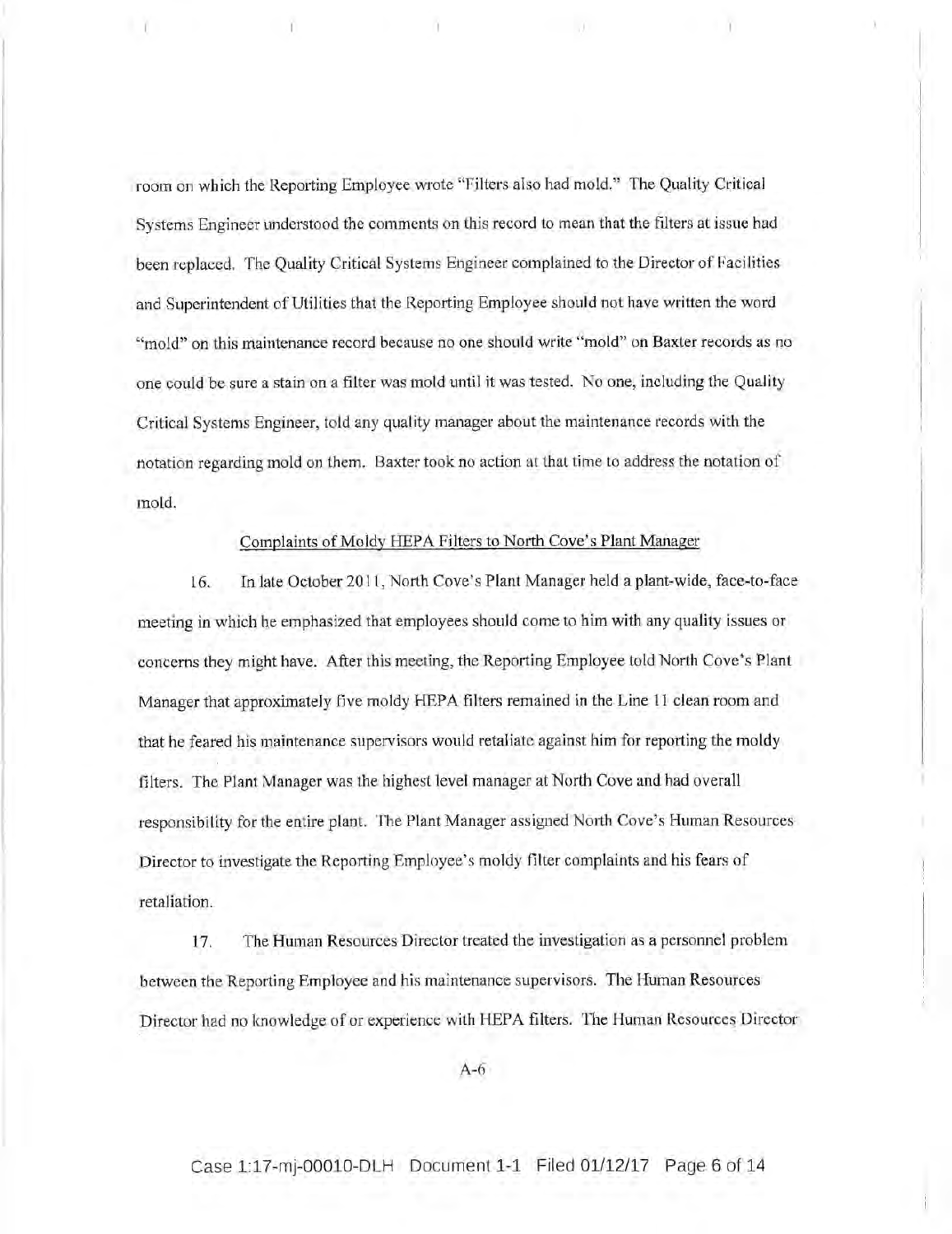did not address the problem as a quality issue, nor did she tell anyone in the North Cove Quality Department about the Reporting Employee's complaints of moldy fiiters remaining in the Line I I clean room or involve any quality employee in her investigation of these mold complaints.

18. When the Human Resources Director talked to the Reporting Employee about his complaints of approximately five moldy HEPA filters above the ceiling grates in the Line <sup>11</sup> clean room, the Reporting Employee gave the Human Resources Director a map showing which HEPA filters remained in the Line 11 clean room he identified as moldy,

19. During her investigation in November and December 2011, the Human Resources Director discussed the Reporting Employee's concerns about moldy HEPA filters remaining in the Line l1 clean room with all of the North Cove maintenance managers above the Reporting Employee, including the Director of Facilities, the Superintendent of Utilities, and the HVAC Supervisor. The Human Resources Director gave the Reporting Employee's map showing the filters he identified as moldy in the Line 11 clean room to the Director of Facilities and the Superintendent of Utilities, and kept a copy for her file.

20. In December 2011, the HVAC Supervisor along with other HVAC technicians inspected the HEPA filters identified by the Reporting Employee as moldy. The HVAC Supervisor reported to the Human Resources Director that they were not as "dirty" as other filters in the Line 11 clean room. The HVAC Supervisor also told the Reporting Employee that the "dirty' filters would be replaced the next time Line 11 would be shut down for its annual maintenance in July 2012. The HVAC Supervisor also told the Reporting Employee that the microbiology lab, which performs air testing in the Line 11 clean room, had not reported to him any atr quality issues in Line 11. As a result, the filters that the Reporting Employee identified

A-7

Case 1:17-mj-00010-DLH Document 1-1 Filed 01/12/17 Page 7 of 14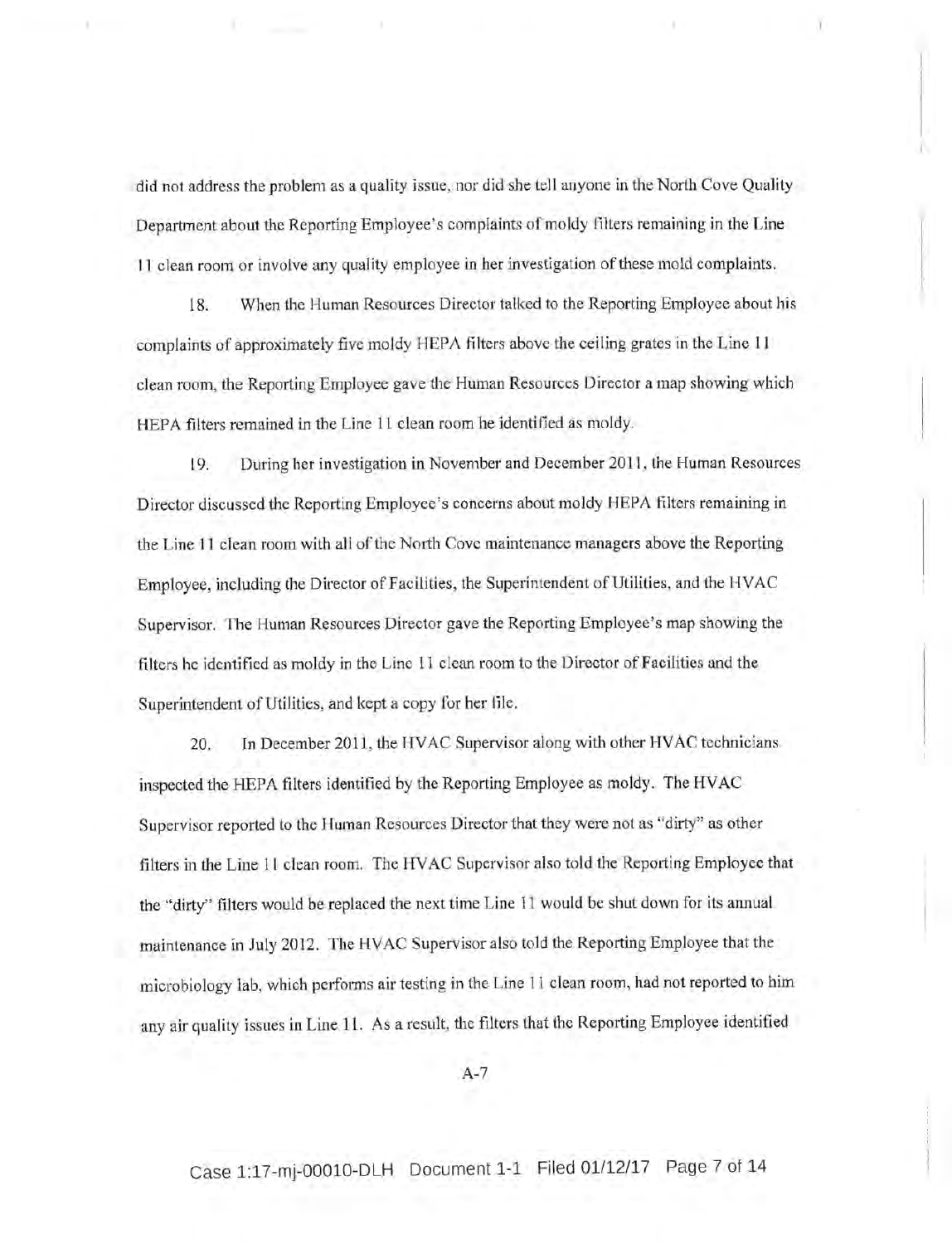as moldy continued to be used in the Line 1l clean room. The Reporting Employee was not satisfied with this decision. Baxter took no further action to address the Reporting Employee's identification of moldy filters at that time,

I I

21. Despite the Reporting Employee's complaints of approximately five moldy HEPA filters in the Line 1l clean room, neither the Human Resources Director, the Director of Facilities, nor the Superintendent of Utilities at North Cove ever looked at the HEPA filters above the ceiling grates in the Line 11 clean room,

### December 2011 Shutdown

22. In December 2011, during the regularly scheduled maintenance shutdown at North Cove, the Reporting Employee and HVAC Technician #1 saw seven discolored HEPA filters above the ceiling grates in the Line l0 clean room. The Reporting Employee and HVAC Technician #1 changed all seven filters. For four of the seven discolored filters, the Reporting Employee and IWAC Technician #1 noted on the filter maintenance record: "Changed due to discoloration and possible mold." For three of the seven discolored filters, the Reporting Employee and HVAC Technician #l noted on the filter maintenance record: "Changed due to discoloration." Three North Cove quality employees, including the Quality Critical Systems Engineer, reviewed this shutdown maintenance record for the Line 10 HEPA filters. Baxter took no action at that time to address these notations of mold.

### July 2012 Shutdown

23. During the July 2012 maintonance shutdown, the Reporting Employee and HVAC Technician #1 saw mold on 29 HEPA filters above the ceiling grates over Belts A-D in the Line <sup>11</sup>clean room. During this shutdown, the Maintenance Critical Systems Engineer came into the

A-8

Case 1:17-mj-00010-DLH Document 1-1 Filed 01/12/17 Page 8 of 14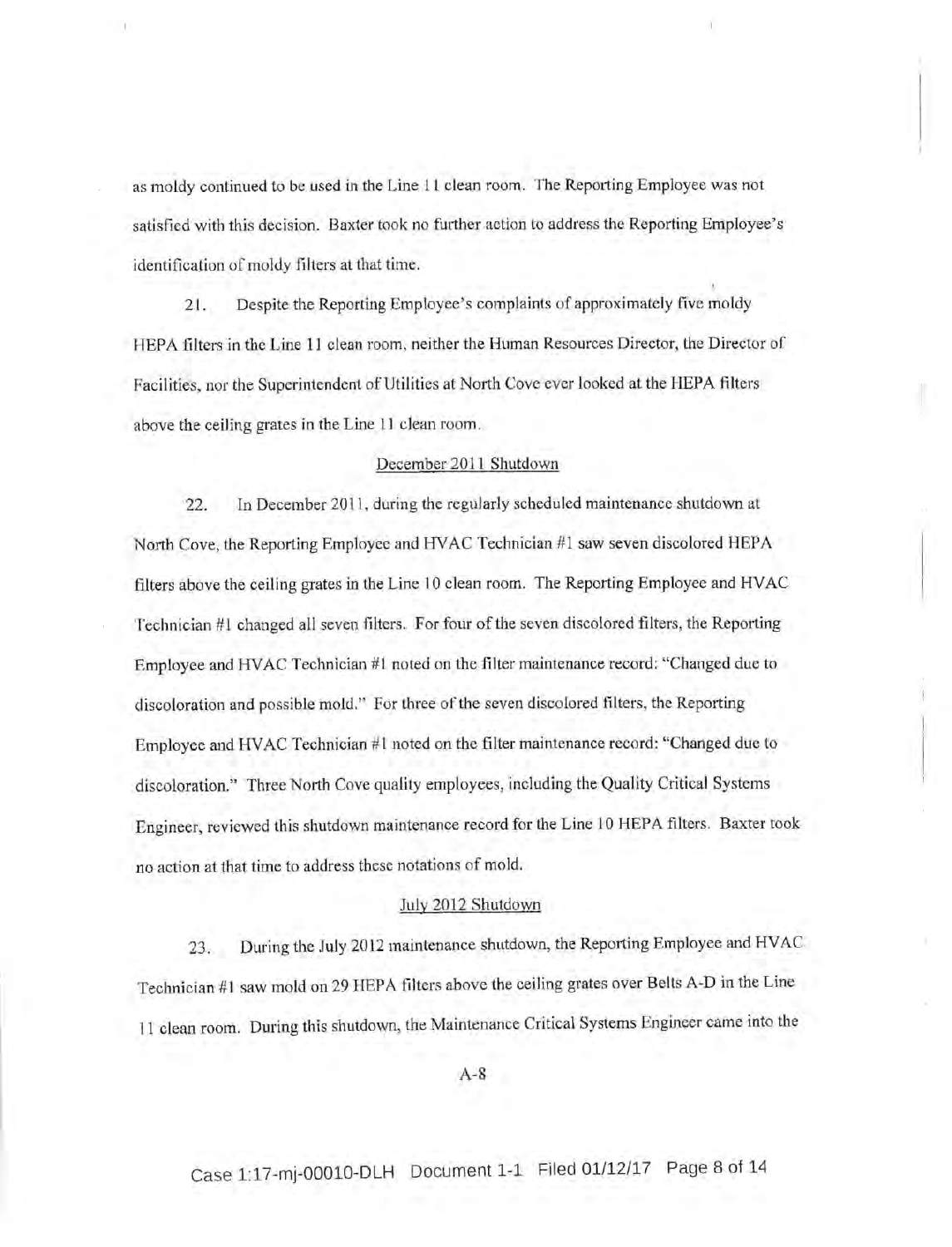Line 11 clean room. The Reporting Employee asked the Maintenance Critical Systems Engineer to come over and look at some of the HEPA filters in the Line 11 clean room. The HEPA filters were uncovered and visible because the ceiling grates were down as part of the shutdown. The Maintenance Critical Systems Engineer came over to where the Reporting Employee and IIVAC Technician #1 were working. The Reporting Employee then showed the Maintenance Critical Systems Engineer stained HEPA filters in the Line 11 clean room.

T.

24. Immediately after seeing the stained HEPA filters in the Line 1 1 clean room, the Maintenance Critical Systems Engineer went to talk to the Director of Facilities and the Superintendent of Utilities, who were nearby just outside of Line 11. The Maintenance Critical Systems Engineer told the Director of Facilities and the Superintendent of Utilities about the HEPA filters that the Reporting Employee had just showed him. The Superintendent of Utilities then walked away to place a call. The Director of Facilities told the Maintenance Critical Systems Engineer to tell the Reporting Employee and HVAC Technician #l to "wipe it off." The Maintenance Critical Systems Engineer understood this to mean to wipe off the grid or grates because it was irnpossible to wipe off the HEPA filters without damaging them. Neither the Director of Facilities nor the Superintendent of Utilities went into the Line 1l clean room to Iook at the HEPA filters.

25. The Maintenance Critical Systems Engineer immediately retumed to the Reporting Employee and HVAC Technician  $#1$  and told them to  $"$ wipe it off." It was impossible to wipe stains or mold off of HEPA filters, so the Reporting Employee and HVAC Technician #1 did not try to do so.

26. The HVAC Supervisor told the Reporting Employee that as long as a HEPA filter

A-9

Case 1:17-mj-00010-DLH Document 1-1 Filed 01/12/17 Page 9 of 14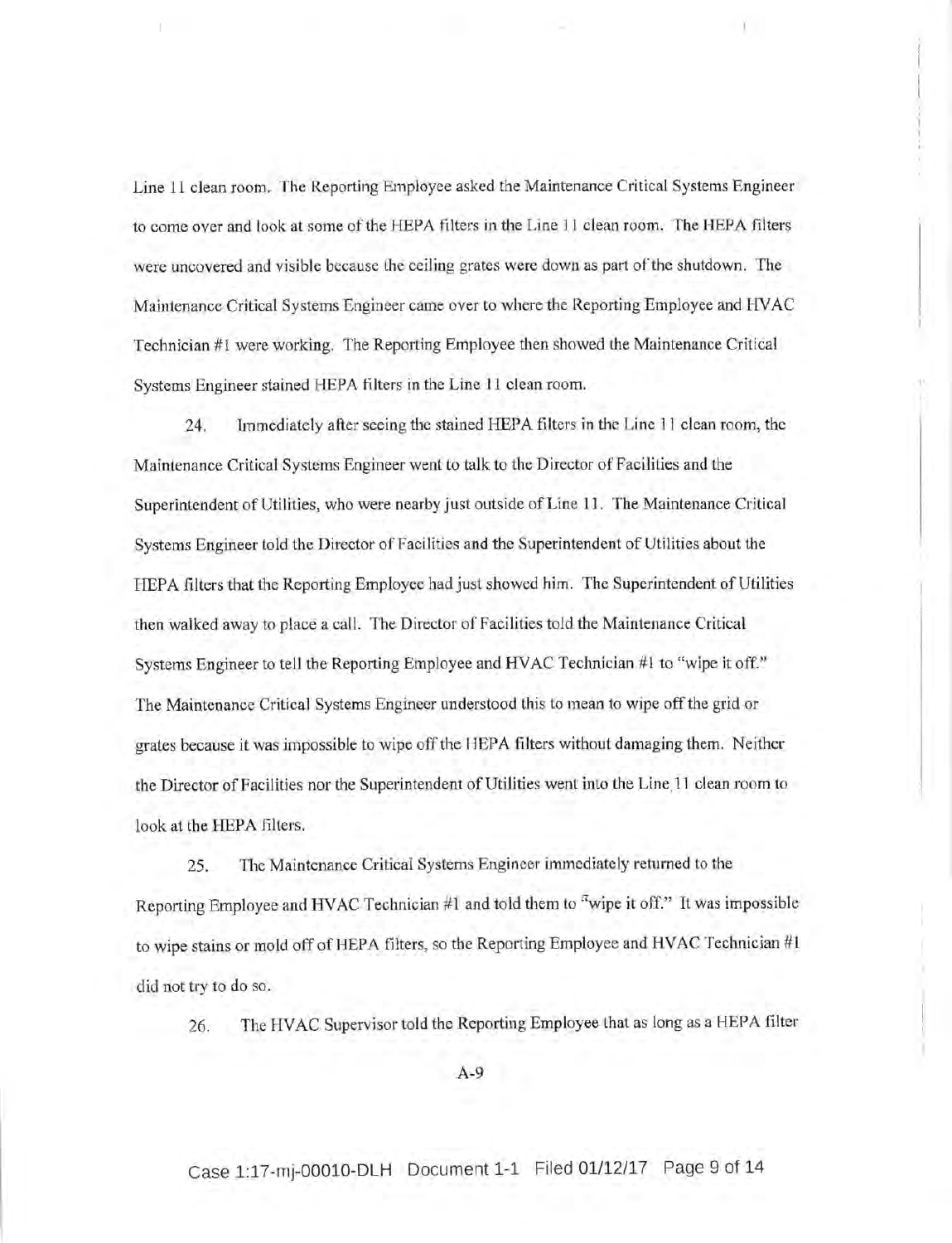did not have a hole in it or leak air, he should not replace it simply because it was stained or discolored. After receiving these instructions, the Reporting Employee and HVAC Technician #1 left moldy HEPA filters in the ceiling of the Line 11 clean room.

I t..

27. During this shutdown, the Reporting Employee took photos of the moldy TIEPA filters in the Line l1 clean room. These pictures were saved on the computer system at North Cove, but the Reporting Employee never showed the pictures to the Director of Facilities, the Superintendent of Utilities, the HVAC Supervisor, the Maintenance Critical Systems Engineer, the Human Resources Director, the Quality Systems Engineer, the Laboratory Services Quality Manager, ot any other employee in Plant Management.

Line 11 HEPA Filter Maintenance Records for the July 2012 Shutdown

28. The Reporting Employee wrote "what appears to be mold on numerous filters" twice on the maintenance records for the HEPA filters in the Line 11 clean room. The HVAC Supervisor saw these statements on the maintenance records and signed his name next to them to indicate his review of the statements. The Maintenanoe Critical Systems Engineer saw these statements and discussed them with the Quality Critical Systems Engineer, The Maintenance Critical Systems Engineer asked the Reporting Employee how many of the filters still in the Line l1 clean room appeared to be moldy. The Reporting Employee told the Maintenance Critical Systems Engineer that there were 29 HEPA filters in the Line 11 clean room that appeared to be moldy. The Maintenance Critical Systems Engineer then passed this information on to the Director of Facilities.

29. The Quality Critical Systems Engineer showed the Reporting Employee's "mold" comments to the Laboratory Services Quality Manager, who was his immediate supervisor in

A-10

Case 1:17-mj-00010-DLH Document 1-1 Filed 01/12/17 Page 10 of 14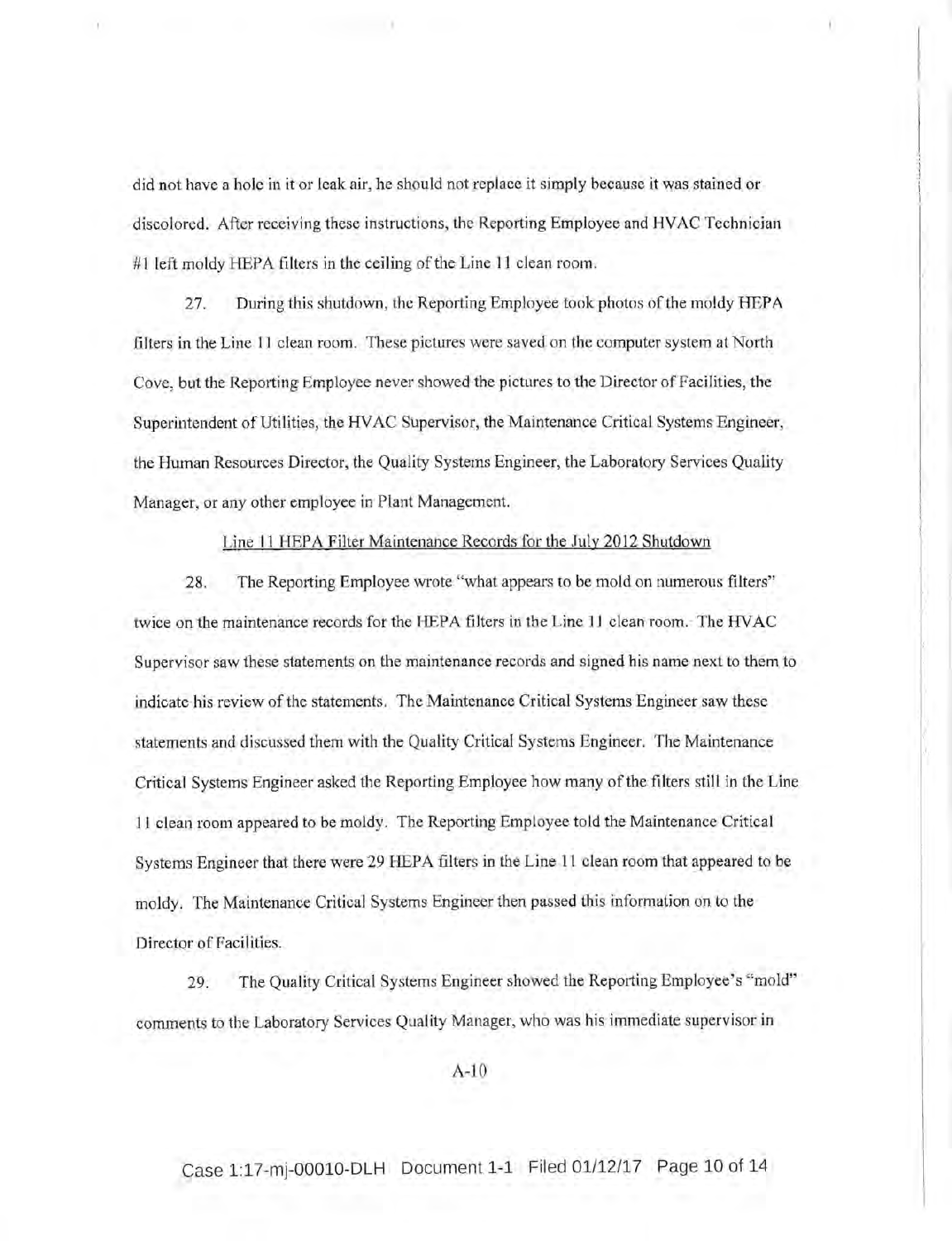North Cove's Quality Department. The Laboratory Services Quality Manager showed the comments to the Director of Quality, the highest porson in the North Cove Quality Department. The Director of Quality told the Laboratory Services Qualiry Manager to have an inspection of the filters done - to take down the ceiling grates to see if the filters were moldy, and if so, replace them. The Laboratory Services Quality Manager told the Quality Critical Systems Engineer that the Director of Quality wanted an inspection of the filters done - take down the ceiling grates to see if the filters were moldy, and if so, replace them. The Quality Critical Systems Engineer contacted the HVAC Supervisor and/or the Superintendent of Utilities and told them that the Laboratory Services Quality Manager and the Director of Quality had instructed them to inspect the filters and replace them as necessary. All of these conversations were short and undocumented.

Human Resources Investigation of Complaint of Moldy HEPA Filters in July 2012

30. In July 2072, the Human Resources Director learned that the Reporting Employee was again complaining that there were moldy HEPA filters above the ceiling grates over Belts A-D in the Line 11 clean room. The Human Resources Director started another investigation into these complaints by discussing the complaints with the Director of Facilities and collecting written statements from the Maintenance Critical Systems Engineer, the HVAC Supervisor, the Reporting Employee and HVAC Technician #1.

The Inspection of the Line 11 HEPA Filters in Late Julv 2012

31. In late July 2012, the Superintendent of Utilities directed the HVAC Supervisor to carry out the inspection (as directed by the Quality Department) of filters above the ceiling grates over Belts A-D in the Line 11 clean room using a map identiffing the filters to be inspected. The

A-11

Case 1:17-mj-00010-DLH Document 1-1 Filed 01/12/17 Page 11 of 14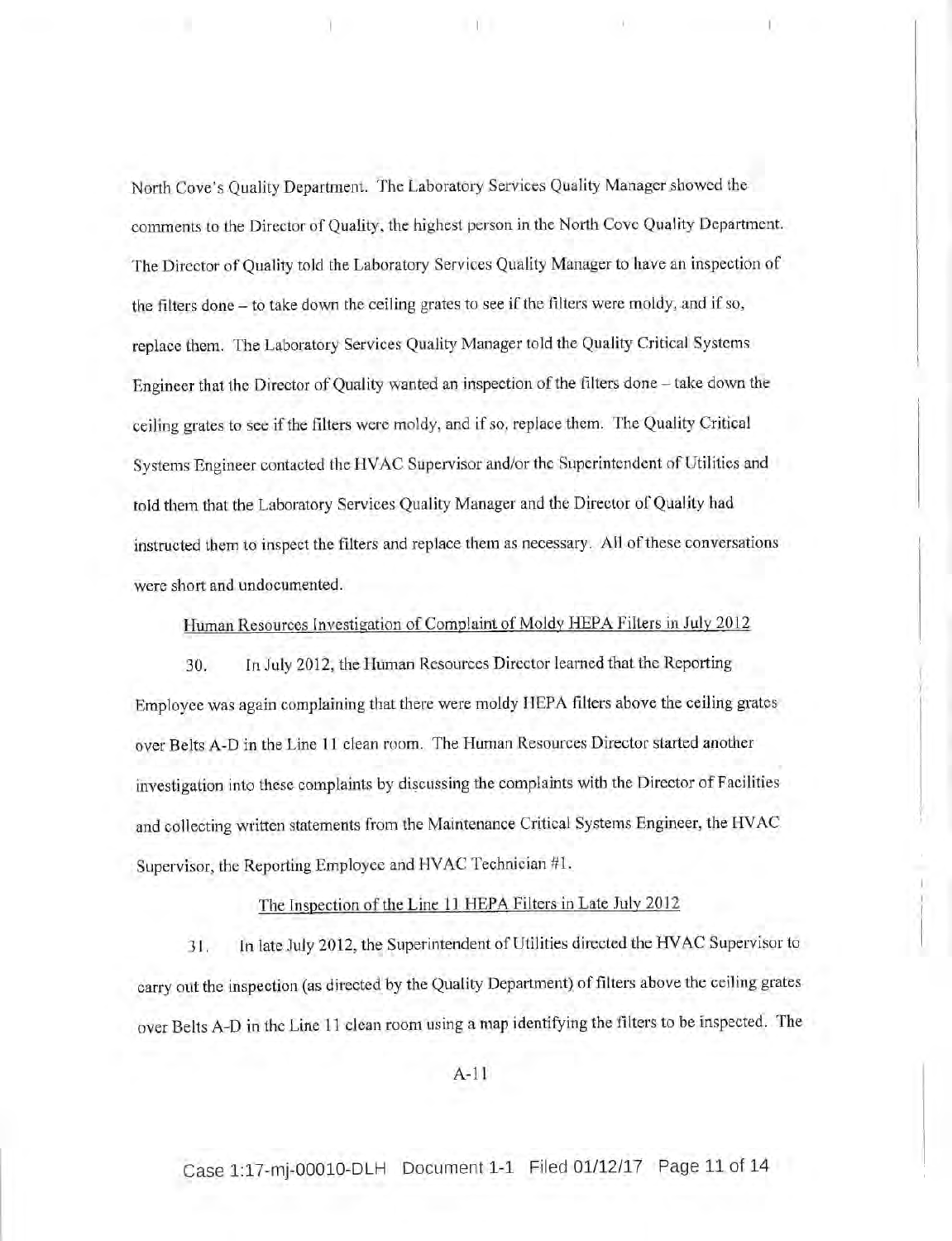Superintendent of Utilities states he obtained the map from the Quality Critical Systems Engineer, and that the Quality Critical Systems Engineer created the map. The Quality Critical Systems Engineer denies creating such a map. The map was based on a blank maintenance record (the same type used during the shutdowns) showing the layout of the approximately 120 HEPA filters on Line 11. However, the filters identified on the map were not in the area where the Reporting Employee and TIVAC Technician #1 had found mold, and no one consulted with them regarding the correct location of the moldy filters.

the company's control of

32. fryAC Technician #l and another employee state that they told the HVAC Supervisor around the time of the re-inspection that the filters identified on the map were not where the Reporting Employee and HVAC Technician  $#1$  had seen mold. The HVAC Supervisor inspected the identified filters with two HVAC technicians other than the Reporting Employee and HVAC Technician #1 and reported that they did not find any "discoloration" during their inspection. The HVAC Supervisor then made and signed the following statement on the same pages of the maintenance record where the Reporting Employee had made his mold comments: "On 07-29-12, a follow-up inspection was performed on HEPA filters on Filling Line I 1. No discoloration was found on the HEPA filters. No FIEPA filters wore in need of replacement." The filter map used during this inspection was not kopt in Baxter's records.

33. The Quality Critical Systems Engineer told the Laboratory Services Quality Manager that an inspection of the HEPA filters in the Line 11 clean room had been done and no mold was found. The Laboratory Services Quality Manager told the Direotor of Quality that an inspection was done and the HEPA filters were OK. These conversations were short and undocumented. Neither the Director of Quality, nor the Laboratory Services Quality Manager

 $A-12$ 

Case 1:17-mj-00010-DLH Document 1-1 Filed 01/12/17 Page 12 of 14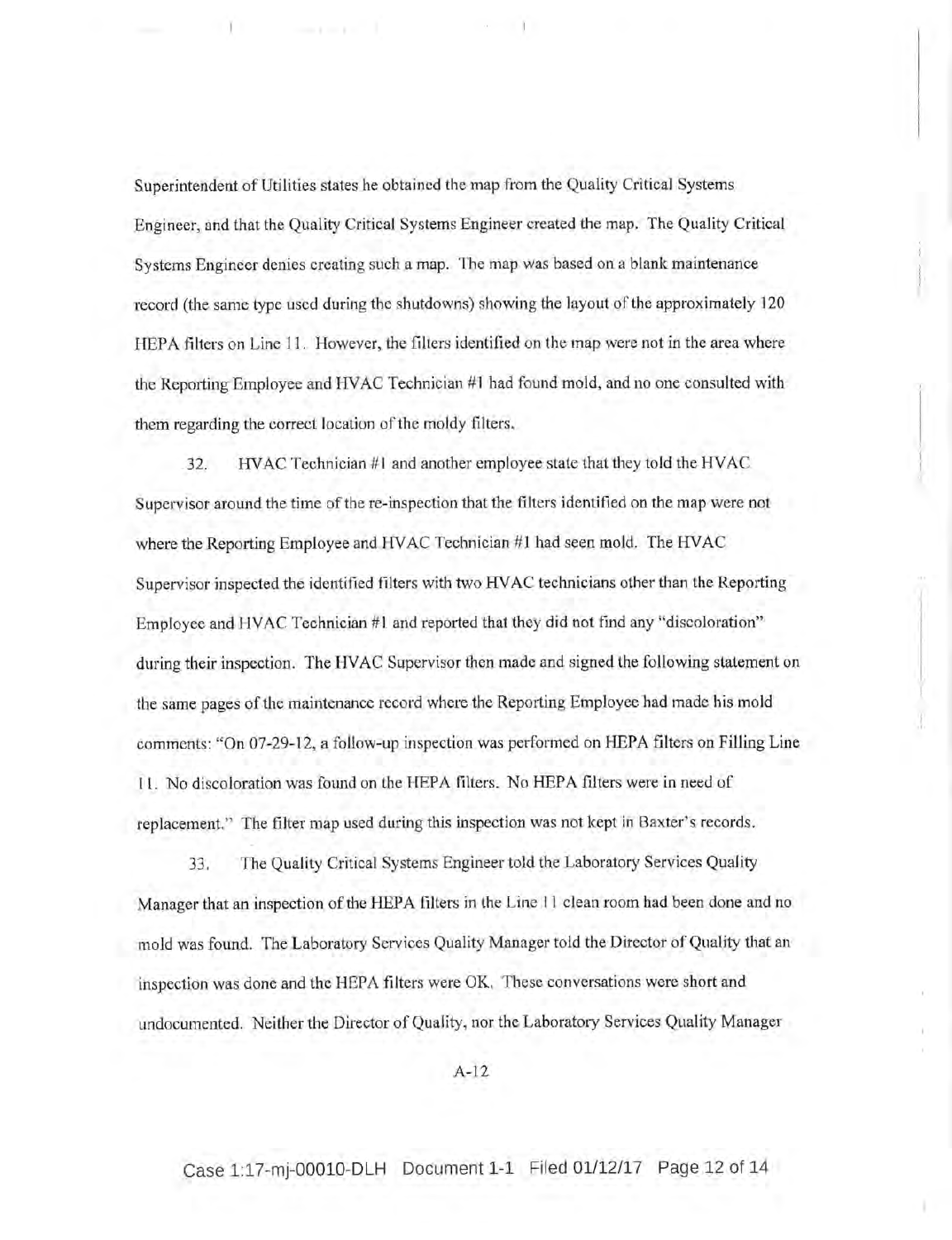asked how the inspection of the filters was done. No one from the Quality department ever looked at the HEPA filters above the ceiling grates over Belts A-D in the Line 11 clean room.

34. The HVAC Supervisor told the Human Resources Director that he had inspected the HEPA filters in the Line 11 clean room and showed the Human Resources Director his report of the results of his inspection written on the Line 11 IIEPA filter maintenance record for the July 2072 Shutdown. The Human Resources Director relied on the HVAC Supervisor's written report of his inspection to conclude that the Reporting Employee's July 2012 complaints of moldy filters in the Line I I clean room were resolved.

35. Despite the Reporting Employee's renewed complaints of moldy HEPA filters in the Line 11 clean room, neither the Human Resources Director, the Director of Facilities, nor the Superintendent of Utilities ever iooked at the HEPA filters in the Line 11 clean room. The filters the Reporting Employee identified as moldy remained.

# November 2012 FDA Inspection

36. From November 7 to 16,2012, the FDA conduoted an unannounced inspection of North Cove and found numerous moldy HEPA filters above the ceiling grates over Belts A-D in the Line 11 clean room. Subsequent testing revealed several mold species and other particulate matter on the filters.

# No Evidence of Product Impact

37. Per the Environmental Monitoring Plans on file with the FDA and incorporated into the FDA-approved new drug applications for the products manufactured at North Cove, there are established limits for how much mold can be present in the air and on surfaces in the fill rooms. During the relevant time frame, Baxter's testing showed no "out of limits" results.

A-13

Case 1:17-mj-00010-DLH Document 1-1 Filed 01/12/17 Page 13 of 14